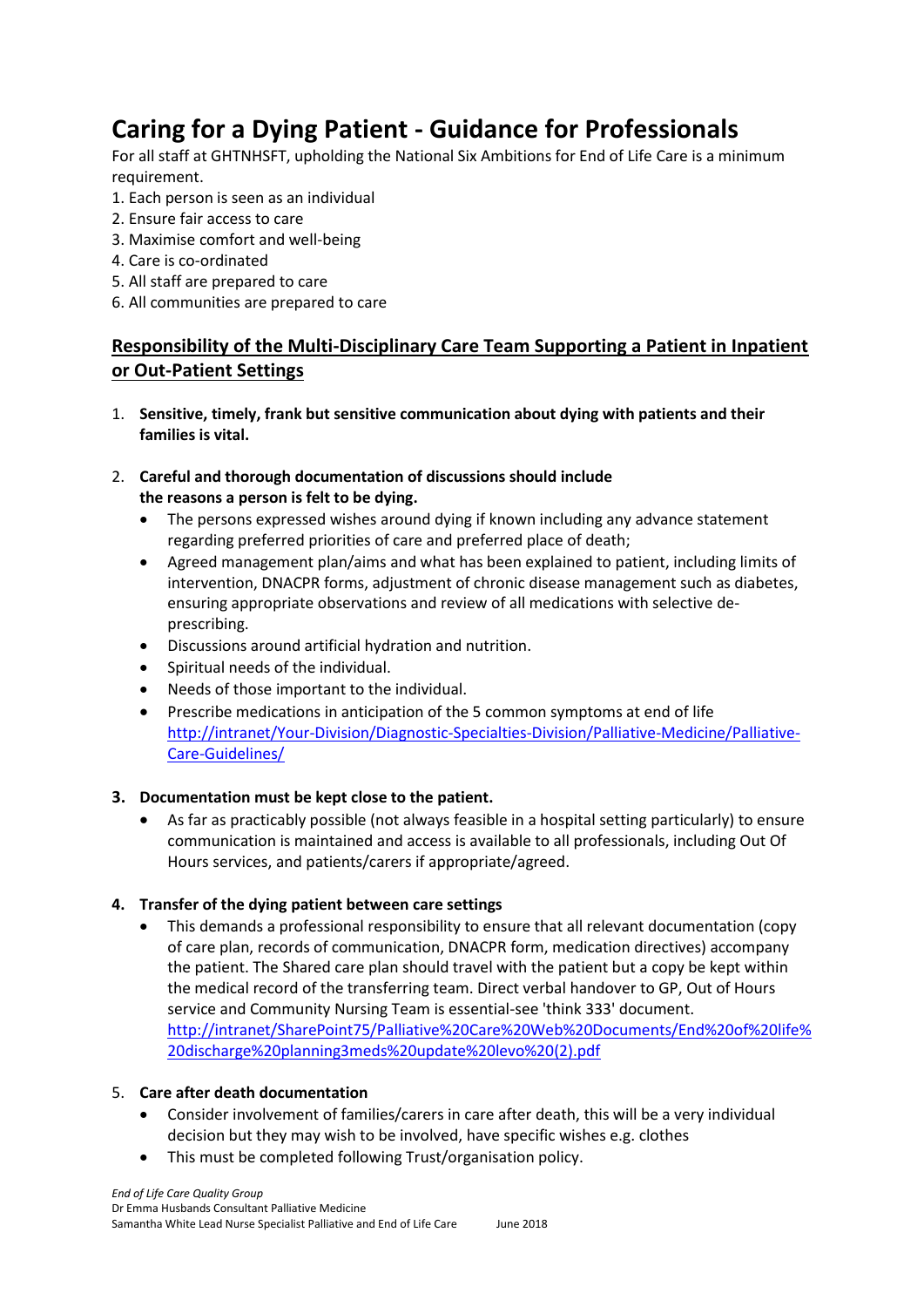# **ROLE SPECIFIC RESPONSIBILITIES**

**Ensure that you have completed and remain up-to-date with appropriate organisational training around End of Life Care according to your role. Make yourself aware of local initiatives [http://intranet/Your-Division/Corporate-Services/Safety-archive/End-of-Life-](http://intranet/Your-Division/Corporate-Services/Safety-archive/End-of-Life-Care/)[Care/a](http://intranet/Your-Division/Corporate-Services/Safety-archive/End-of-Life-Care/)nd your area End of Life Care Champion.**

The documented care must meet the standards set out above. The local tools can be used (i.e. Shared Care plan) or care documented within the medical notes provided all areas are addressed.

# **Responsibility of Senior Medical Staff**

*(some aspects apply to senior clinical nursing staff in areas with no full-time medical cover; the endorsement of senior medical professionals is expected as soon as practicably possible)* 

Senior clinicians must be involved in the MDT discussion around a diagnosis of dying and focus of care.

## *Consultants/GPs must countersign documentation of this even if they do not write it themselves.*

Senior clinicians should review the patients regularly on ward rounds to confirm that the care remains appropriate and the clinical picture has not changed.

The cause of death as stated on the death certificate should be decided by the Consultant/GP in charge of the patients care although they may designate completion of the paperwork to junior medical staff.

# **Responsibility of Ward Medical Staff**

Daily review should be completed by a doctor (acute hospital setting) or attending clinician (community setting/community hospital/care home) and filed chronologically in patient's notes or shared care plan if this is being used. This is a minimum requirement.

# **Responsibility of Nursing Staff**

Nurses should complete an initial care plan assessment-this is found within the shared care plan but can be free text provided all areas are addressed.

Care plans for related or additional needs should also continue or be completed.

Symptom observations chart should be completed 4 hrly– HCA's can have a role in completing some sections as agreed appropriate.

Ensure up-to-date with last offices policy.

# **Responsibility of other Healthcare Staff**

Allied health professionals, chaplaincy, healthcare assistants can all contribute to the care of patients in their dying phase. Providing individualised care and support to those close to the patient is vital – the little things can really make a difference.

Spiritual needs should be considered; chaplaincy can support patients and those close to them whether they have religion or not.

Documentation of any input in the Shared care plan or ongoing medical/nursing record is important. Ensure up-to-date with last offices policy.